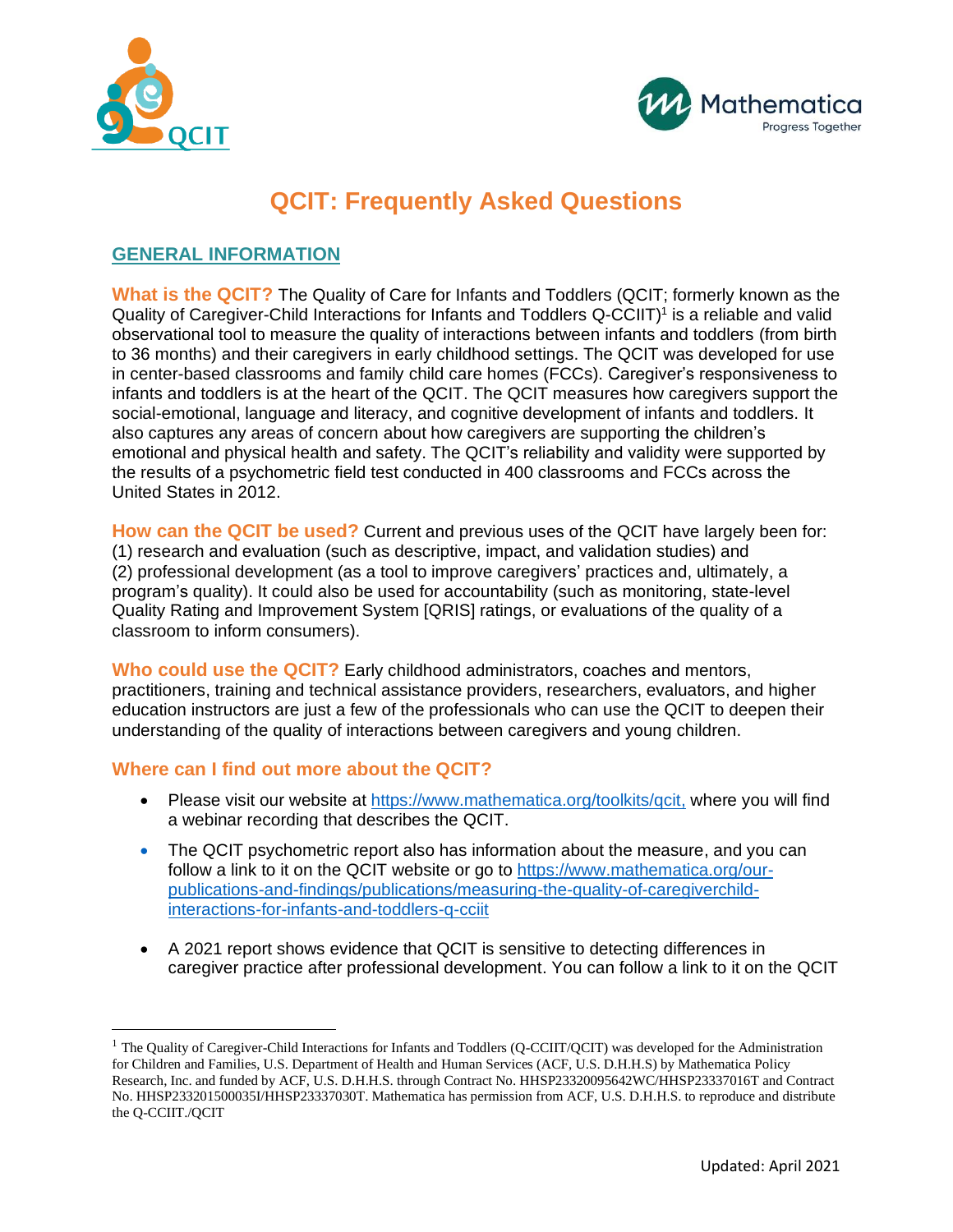website or go to [https://www.acf.hhs.gov/opre/report/we-grow-together-professional](https://www.acf.hhs.gov/opre/report/we-grow-together-professional-development-system-final-report-2019-field-test)[development-system-final-report-2019-field-test.](https://www.acf.hhs.gov/opre/report/we-grow-together-professional-development-system-final-report-2019-field-test)

**Can I see the User's Guide, instrument, or rating form? Is the QCIT only available for purchase if you attend training?** Currently, these materials are only provided to people who participate in the certification training for QCIT observers. In the future, Mathematica plans to sell the User's Guide, instrument, and rating form through our website. Written permission from Mathematica is required to reproduce, modify, or distribute these materials. You can learn more about the QCIT by reading the QCIT psychometric report. You can get there by following a link on the QCIT web page.

You can also visit our web page for updates on QCIT products: <https://www.mathematica.org/toolkits/qcit>

## **BECOMING QCIT OBSERVERS OR TRAINERS**

**What qualifications are needed to become a QCIT observer?** QCIT observers are required to pass certification annually and have the relevant language skills for the setting(s) they will conduct observations in.

We do not have any other requirements for participating in training. For example, there is no specific educational requirement. However, we do recommend the following:

- Familiarity with early childhood settings, either through coursework in early childhood education or a related field, including knowledge of infant/toddler care and development and/or experience providing early care and education for infants and toddlers in early childhood education settings (such as center-based infant/toddler care or family child care)
- Commitment to observing fairly by applying the QCIT codes (objectivity) and administering and coding the measure as learned in training (fidelity)
- Careful attention to detail (for example, observing body language)
- Commitment to documenting evidence for ratings
- Physically able to sit in low chairs or on floors and/or stand for long periods of time during the observations

**How do I become a QCIT observer?** The standard QCIT observer certification training is 4 consecutive days (virtually or in-person) with some online activities before and after the 4-days of training. Trainees take a video-based certification exam after training. We offer the trainings at specific times and locations for individuals to enroll. If you have a need to train a group of people, we can also take your information and discuss customized pricing for a training.

**What happens after I pass certification at observer training?** After you pass

certification, you are certified in the QCIT for one year. After one year, you can renew your certification by taking an online video-based exam. We ask that you renew your certification annually to ensure you are using the instrument reliably. There will be a recertification fee. Certified observers should prepare for recertification by reviewing their training materials. We will send an email reminder when your renewal time is approaching.

**How do I become a QCIT trainer?** We will periodically offer QCIT Training of Trainer (TOT) sessions (typically 3 consecutive days of training with an exam included on the third day). Certified QCIT observers who demonstrate at least 80 percent reliability on their current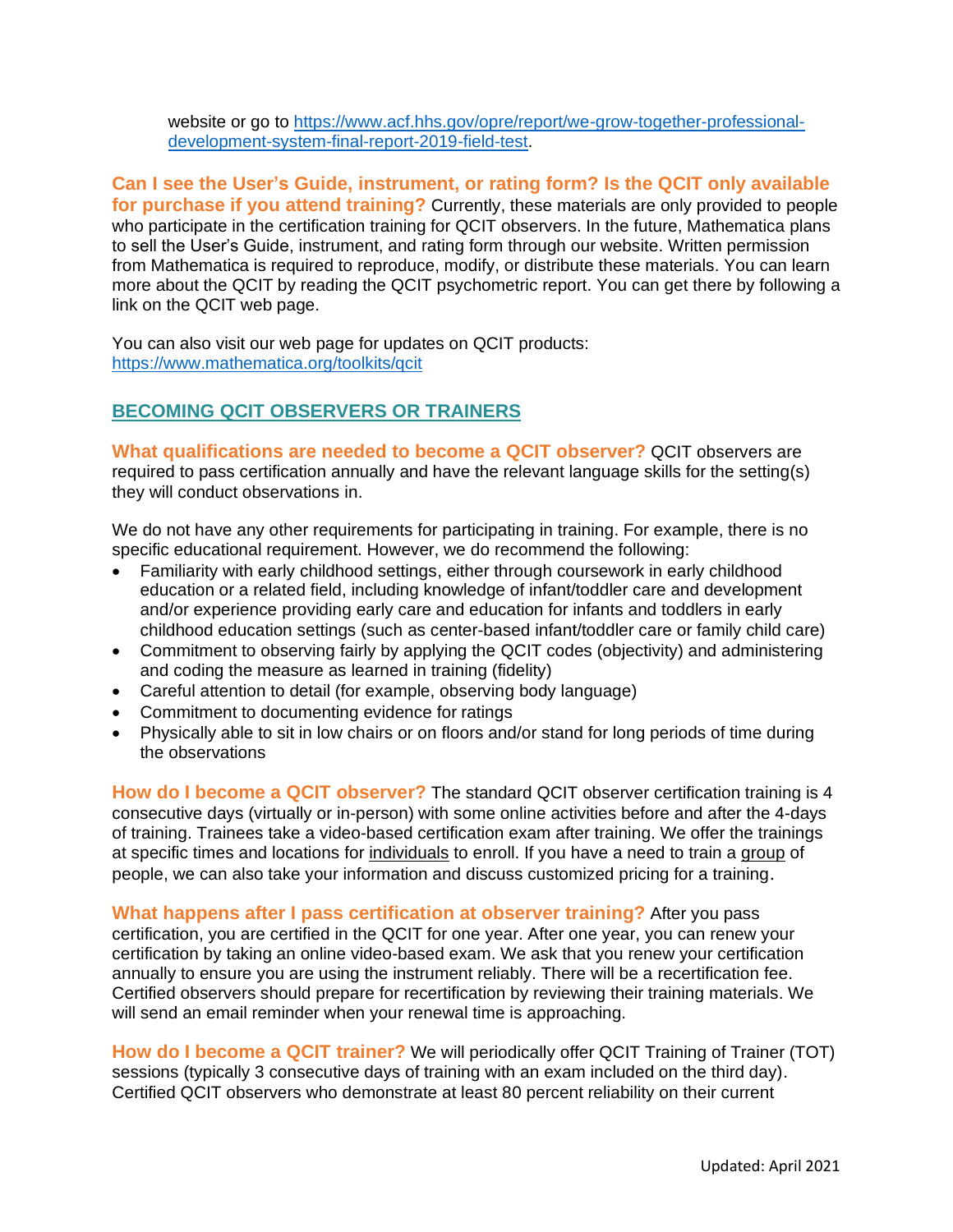observer certification or recertification exam and who attest that they completed at least five QCIT observations will be eligible to register for a TOT. After one year, certified trainers can renew certification by taking an online video-based exam. There will be a recertification fee.

## **HOW TO CONDUCT A QCIT OBSERVATION**

### **How long is a QCIT observation in a single classroom or family child care (FCC)**

**home?** The QCIT takes about 2.5 hours to complete in a classroom or FCC. If the goal of the observation is to produce classroom-level scores that assess the average experience of children in the classroom, each caregiver in the classroom is observed for at least one cycle on a rotating basis. For example, the observer in the figure below rotates between observing two caregivers. If the goal is to provide individual-level scores (for example, for professional development for a single caregiver), the same caregiver is observed in every cycle.



Within each cycle, observers observe and take detailed notes for 10 minutes. Between each cycle, observers review their notes and code within-cycle items rated in the social-emotional, cognitive, and language and literacy scales before starting the next cycle. After observing and coding for six cycles, observers review their notes to rate items that reflect what happened during the entire observation time; we call these "across-the-visit items."

We recommend observing in the morning and starting once most of the children have arrived. The timing and length of the observation provides opportunities to observe interactions between caregivers and children under a variety of circumstances (for example, circle time, indoor or outdoor playtime, book sharing, and classroom routines such as feeding and diapering). The QCIT psychometric field test visits all took place in the morning.

**What kinds of scores come from the QCIT?** Several scores can be produced from the QCIT. Observers can calculate scores for individual items and scores for the four scales (for example, a score for Supporting Social and Emotional Development). Typically, scores are at the classroom level and represent the "average experience of the children in the classroom." However, if you are using QCIT for a caregiver's professional development, you can focus on just that caregiver and produce individual-level scores. There are instructions in the QCIT User's Guide that explain how to calculate QCIT scores (either by hand or by programming into a statistical package). Although we hope to provide an electronic scoring program in the future, it is not currently available.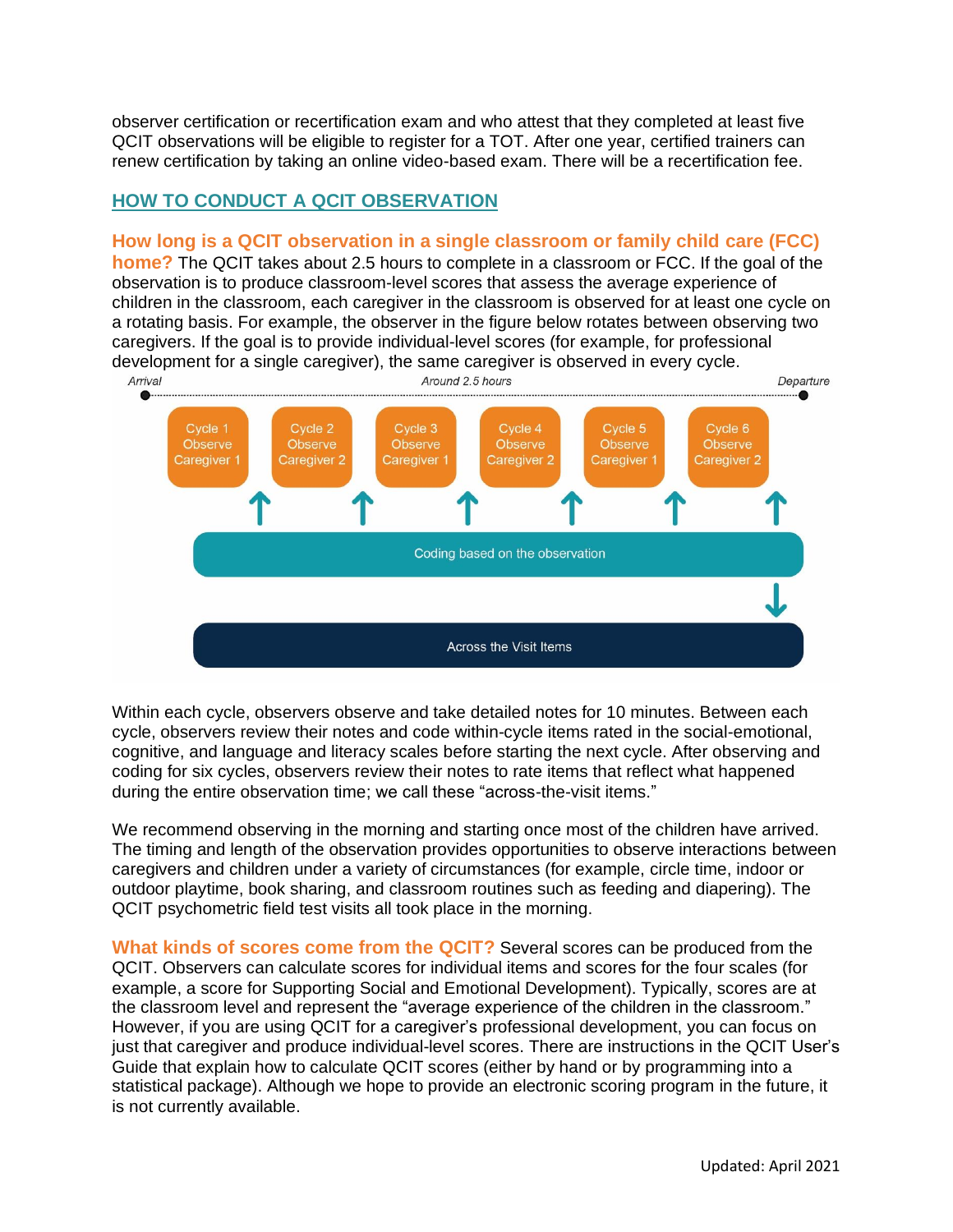## **QCIT AND OTHER MEASURES**

#### **How is QCIT different from other measures used in infant and toddler**

**classrooms?** The QCIT has some overlap with other measures and could complement many measures for infant and toddler classrooms and family child care homes. The QCIT also has unique aspects.

- QCIT is a single instrument that can be used in both infant and toddler classrooms or in FCCs and the same items, dimensions, and scores are available for all settings. Therefore, observers only learn one instrument but can apply it to different ages, settings, and contexts.
- The QCIT measures topics that are less common in other measures, including support for children's cognitive skills such as giving choices, explicit teaching, and supporting peer interaction and play; social-emotional topics such as responsive routines and scaffolding social problem solving; and a series of items focused on book-sharing in addition to other language items.

**Can QCIT be used at the same time as other tools?** The QCIT complements many other tools, and it has been used with some brief environmental checklists. It has not been used by a single observer at the same time as other lengthy measures of classroom quality. It is possible to have more than one observer in a room, however, with each one working on a different measure (which was successfully done in our psychometric field test and other studies).

**Does the QCIT measure the classroom environment?** The QCIT focuses on interactions between caregivers and children in settings with infants and toddlers. The QCIT's areas of concern scale captures some aspects of the classroom environment's health and safety. In addition to some items about physical health and safety, the QCIT includes items missing in other tools, such as whether the classroom environment is overwhelming for children, and whether some children are unengaged for long periods of time.

The QCIT could be paired with other measures of the classroom environment. For example, the QCIT has been used with some brief environmental checklists.

## **QCIT IS FLEXIBLE FOR USE WITH DIVERSE POPULATIONS**

**Can I use the QCIT if the classroom uses languages other than English? Is the QCIT available in languages other than English?** Currently, the QCIT materials and training are only available in English. However, you can use the QCIT in multilingual settings if you, as the observer, are fluent in English and the language(s) of the classroom or FCC. During the psychometric field test, the QCIT was tested in Spanish-speaking classrooms. Bilingual observers were trained in English and practiced observing in English and Spanish. Observers were able to use the QCIT instrument to code reliably in classrooms where Spanish was spoken.

A language other than English was spoken in 38 percent of the classrooms in the psychometric field test. An average of 31 percent of the children in the classrooms were dual language learners. The QCIT scales functioned similarly whether the classroom had a high concentration or a low concentration of dual language learners. You can read more about the QCIT psychometric field test findings [https://www.mathematica.org/our-publications-and-](https://www.mathematica.org/our-publications-and-findings/publications/measuring-the-quality-of-caregiverchild-interactions-for-infants-and-toddlers-q-cciit)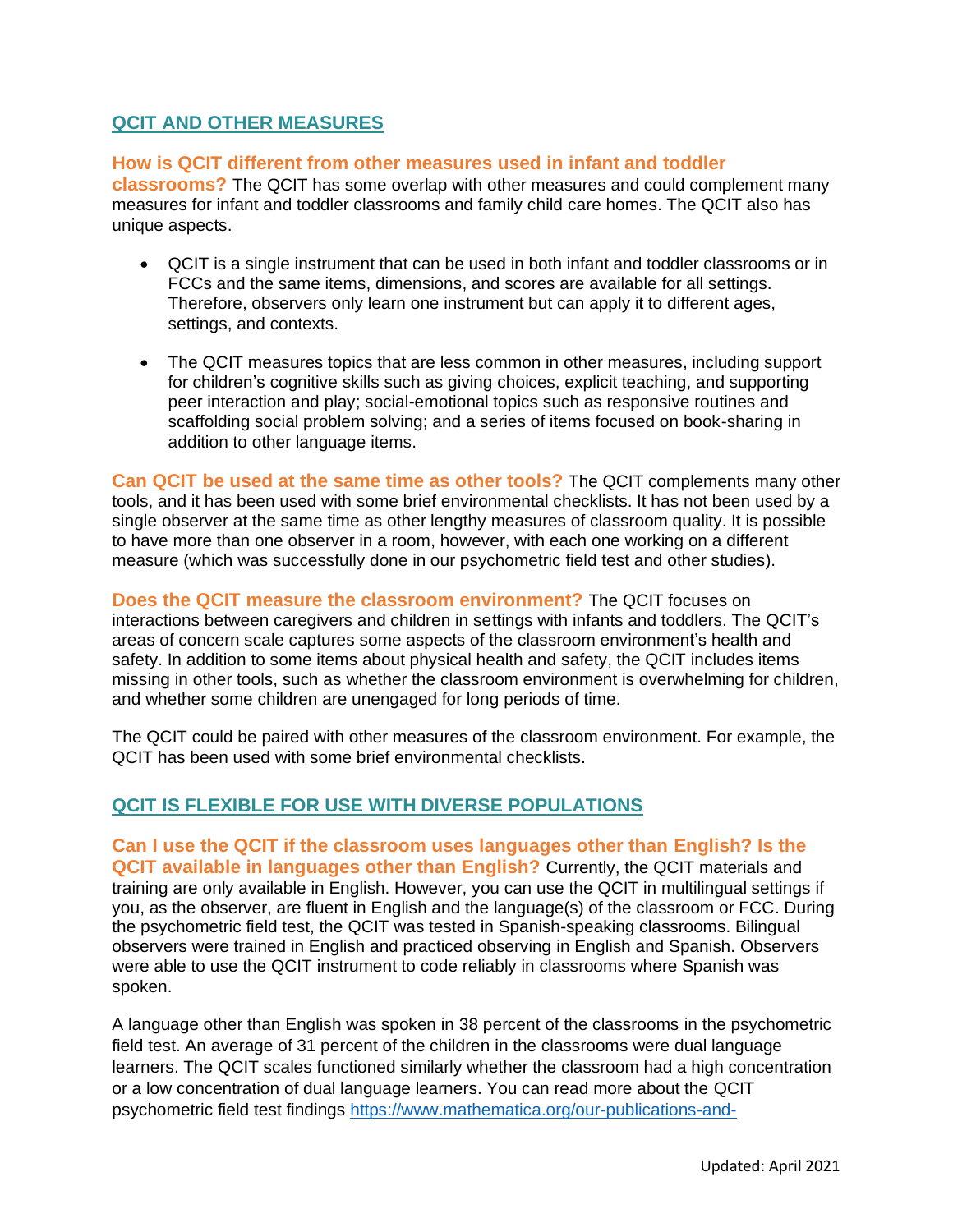[findings/publications/measuring-the-quality-of-caregiverchild-interactions-for-infants-and](https://www.mathematica.org/our-publications-and-findings/publications/measuring-the-quality-of-caregiverchild-interactions-for-infants-and-toddlers-q-cciit)[toddlers-q-cciit.](https://www.mathematica.org/our-publications-and-findings/publications/measuring-the-quality-of-caregiverchild-interactions-for-infants-and-toddlers-q-cciit)

**Can I use the QCIT with diverse populations?** The important qualities that the QCIT measures—particularly responsiveness, warmth, and sensitivity to cues—are found across cultures, but how they are expressed may vary. The QCIT User's Guide includes a description of cultural differences that you could observe for most items, along with what to expect for children of different ages or developmental levels.

**Has the QCIT been used in classrooms that serve American Indian/Alaskan Native (AI/AN) children?** We do not know whether the QCIT has been used in classrooms serving AI/AN children. We look forward to the QCIT being used more widely so more evidence can be collected on how the measure functions with diverse populations.

**For what age ranges is the QCIT appropriate?** The QCIT was developed and tested for use in caregiving settings with children from birth to age 36 months and in FCCs that serve at least one child in that age range.

**Is a QCIT instrument available for children older than 36 months of age?** The QCIT was developed and tested for use in caregiving settings with children from birth to age 36 months. Currently, there is not a preschool version of the QCIT.

**Can I conduct the QCIT in mixed-age classrooms (specifically, in classrooms with children older than 36 months)?** Yes, as long as one child who is 36 months or younger is in the classroom (and is awake) during each cycle, you can conduct the QCIT. In these situations, we have focused our observations on the experiences of the children 36 months old and younger when rating—so the QCIT scores represented the experiences of the infants and toddlers in a context where older children were also present.

If you are observing a classroom with a few children who are older than 36 months, you could use the QCIT measure for the whole class. But as of now, the measure is untested with classrooms of children who are all older than 36 months, so your scores would not be comparable with the QCIT psychometric field test results.

#### **USING QCIT FOR PROFESSIONAL DEVELOPMENT**

**How can QCIT be used for a caregiver's professional development?** The QCIT can be used for professional development at the classroom-level or at the individual-level by focusing on the same caregiver in every cycle.

A coach can give a caregiver feedback on the overall scale scores and on each specific QCIT item. For example, in looking at item scores across cycles, a coach might see patterns in a caregiver's scores. Perhaps the caregiver scores high on use of varied vocabulary in most cycles, but during a cycle with mealtime, the caregiver's vocabulary score is lower. The coach can show the caregiver that their vocabulary skills are generally high but encourage the caregiver to also work on using vocabulary during mealtime. In that context, there would be many opportunities for introducing new vocabulary, such as descriptive words about taste and textures, and grouping food by categories. A coach could also use a caregiver's scores to guide a caregiver to other evidence-based resources when providing feedback—such as the Head